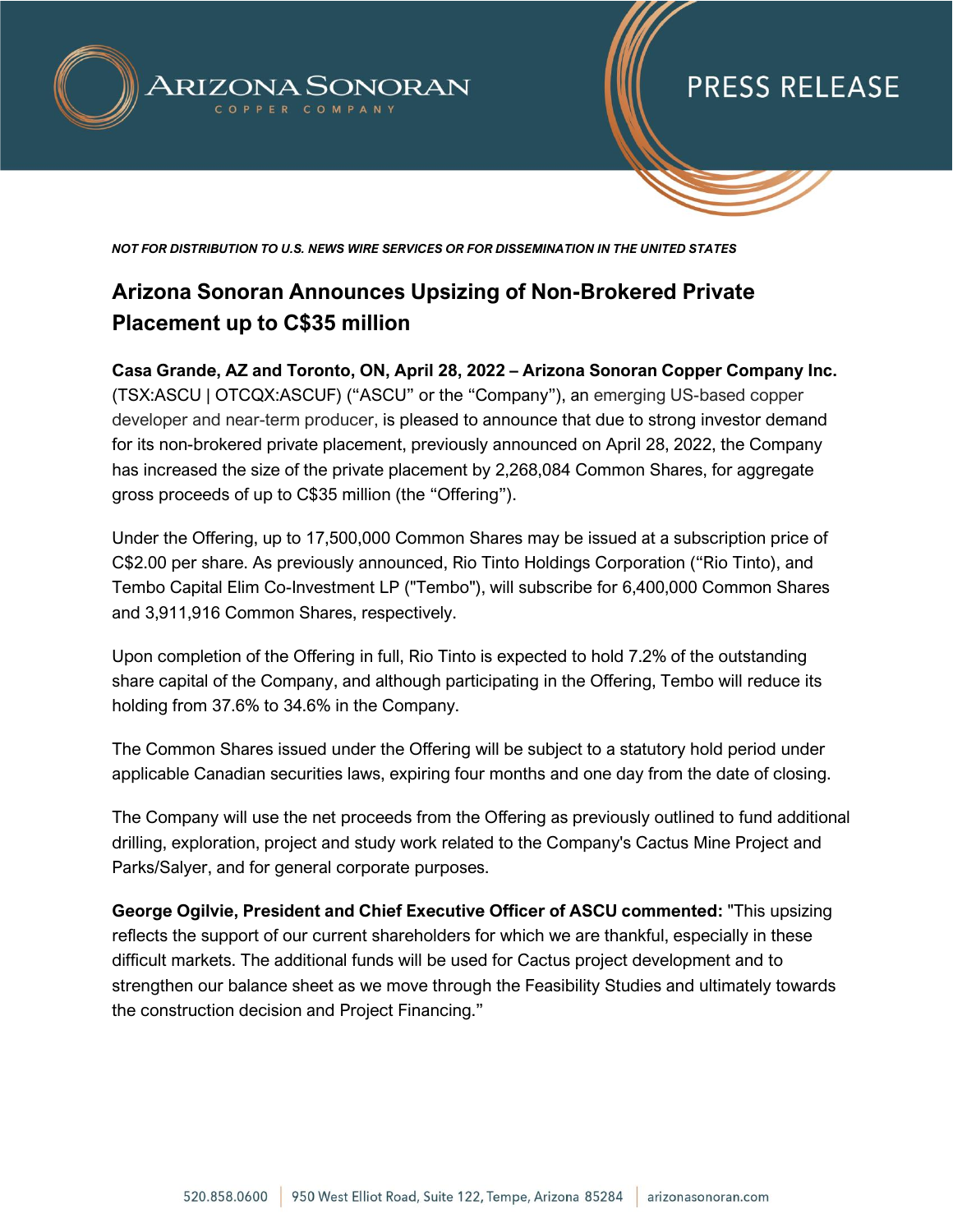

# **PRESS RELEASE**

The Offering is scheduled to close on or about May 13, 2022, and may close in one or more tranches, and is subject to certain conditions including, but not limited to, the receipt of all necessary approvals including the approval of the TSX and the securities regulatory authorities.

Technical aspects of this news release have been reviewed and verified by Allan Schappert – CPG #11758, who is a qualified person as defined by National Instrument 43-101– Standards of Disclosure for Mineral Projects.

*This news release does not constitute an offer to sell or a solicitation of an offer to buy any securities in the United States or any other jurisdiction. No securities may be offered or sold in the United States or in any other jurisdiction in which such offer or sale would be unlawful prior to registration under the U.S. Securities Act of 1933 or an exemption therefrom or qualification under the securities laws of such other jurisdiction or an exemption therefrom.*

*Neither the TSX nor the regulating authority has approved or disproved the information contained in this press release.* 

**About Arizona Sonoran Copper Company (**www.arizonasonoran.com **|** www.cactusmine.com**)** ASCU's objective is to become a mid-tier copper producer with low operating costs, develop the Cactus Project that could generate robust returns for investors, and provide a long term sustainable and responsible operation for the community and all stakeholders. The Company's principal asset is a 100% interest in the Cactus Project (former ASARCO, Sacaton mine) which is situated on private land in an infrastructure-rich area of Arizona. The Company is led by an executive management team and Board which have a long-standing track record of successful project delivery in North America complemented by global capital markets expertise.

#### **For more information**

Alison Dwoskin, Director, Investor Relations Inquiries 647-233-4348 adwoskin@arizonasonoran.com

George Ogilvie, President, CEO and Director 416-723-0458 gogilvie@arizonasonoran.com

### **Forward-Looking Statements**